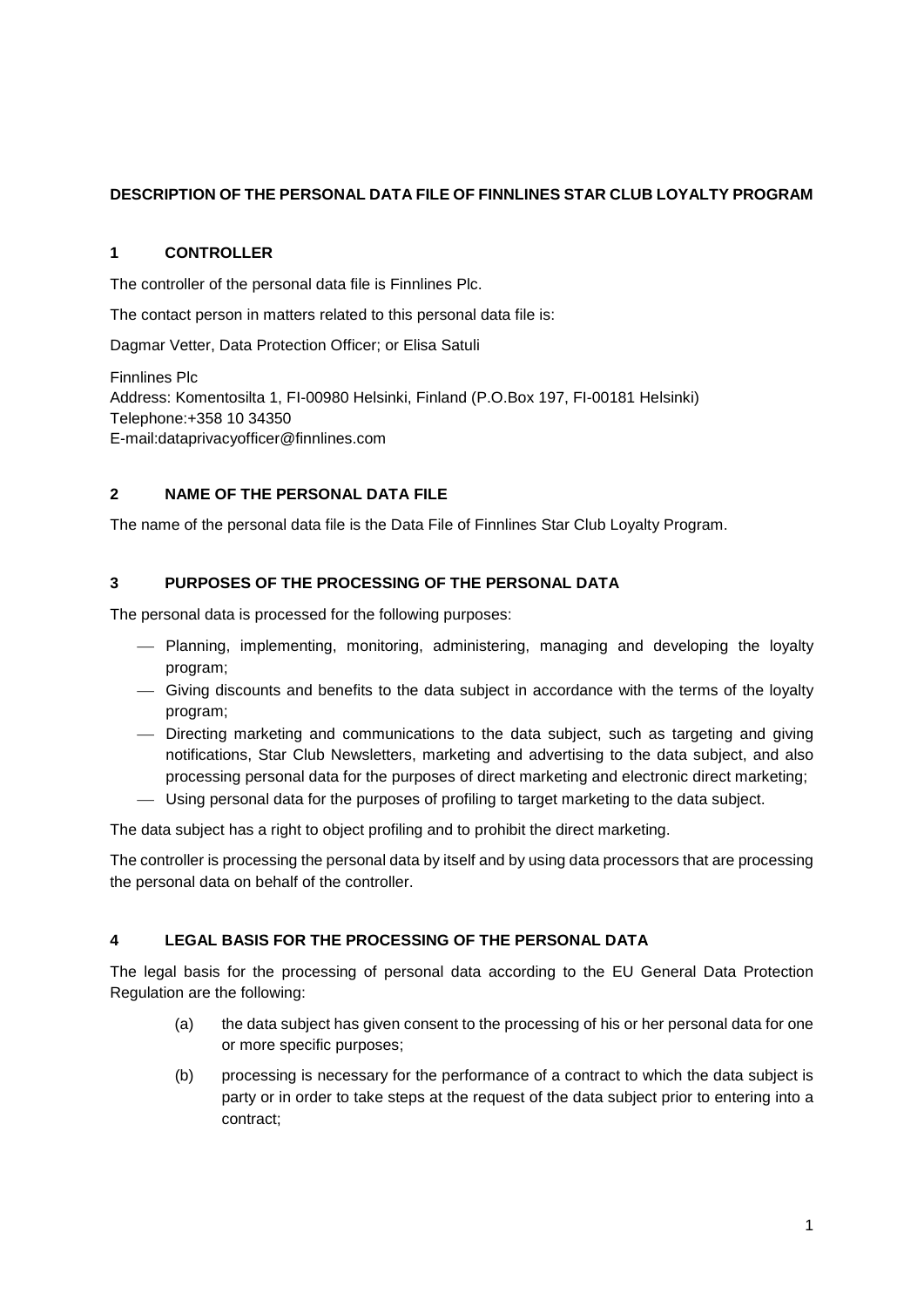(c) processing is necessary for the purposes of the legitimate interests pursued by the controller;

The above mentioned legitimate interest pursued by the controller is based on the relevant and appropriate relationship between the controller and the data subject that is a result of the data subject being a customer and registered member of the loyalty program of the controller and using the services provided by the controller, and the personal data of the data subject is processed for purposes that the data subject could have reasonably expected to take place at the time and in the context of the collection of the personal data.

# **5 CONTENT OF THE PERSONAL DATA FILE AND CATEGORIES OF PERSONAL DATA CONCERNED**

The personal data file contains the following personal data of all data subjects:

- First name, surname
- Phone number
- E-mail address
- Address, post code, town, country
- Nationality
- Language
- Gender
- Date of birth
- Star Club ID
- Interests of the data subject
- Technical data that is collected during the registration on the website of the controller: IP address the time of saving information in the digital system and the number of the subscription in the digital subscription system

Provision of the above described personal data to the controller is a requirement necessary so that the controller is able to register the data subject in the loyalty program. If the data subject does not give this personal data to the controller, then the controller may not be able to provide the services to the data subject.

In addition, the personal data file contains the following personal data related to the booking of the data subject, which is then connected to the above mentioned information about the data subject: information about the bookings of the data subject, such as the booking channel, the booking date, the date of departure, the route of the ship, the type of the vehicle; and information about the co-passengers: age, nationality and gender.

Furthermore, the personal data file contains consents or prohibitions related to sending electronic marketing messages to the data subject.

#### **6 REGULAR SOURCES OF THE PERSONAL DATA**

Personal data is collected from the data subject by using electronic Star Club registration form. This information is connected to the information about the bookings of the data subject, [which is also collected from the data subject during the booking of the trip].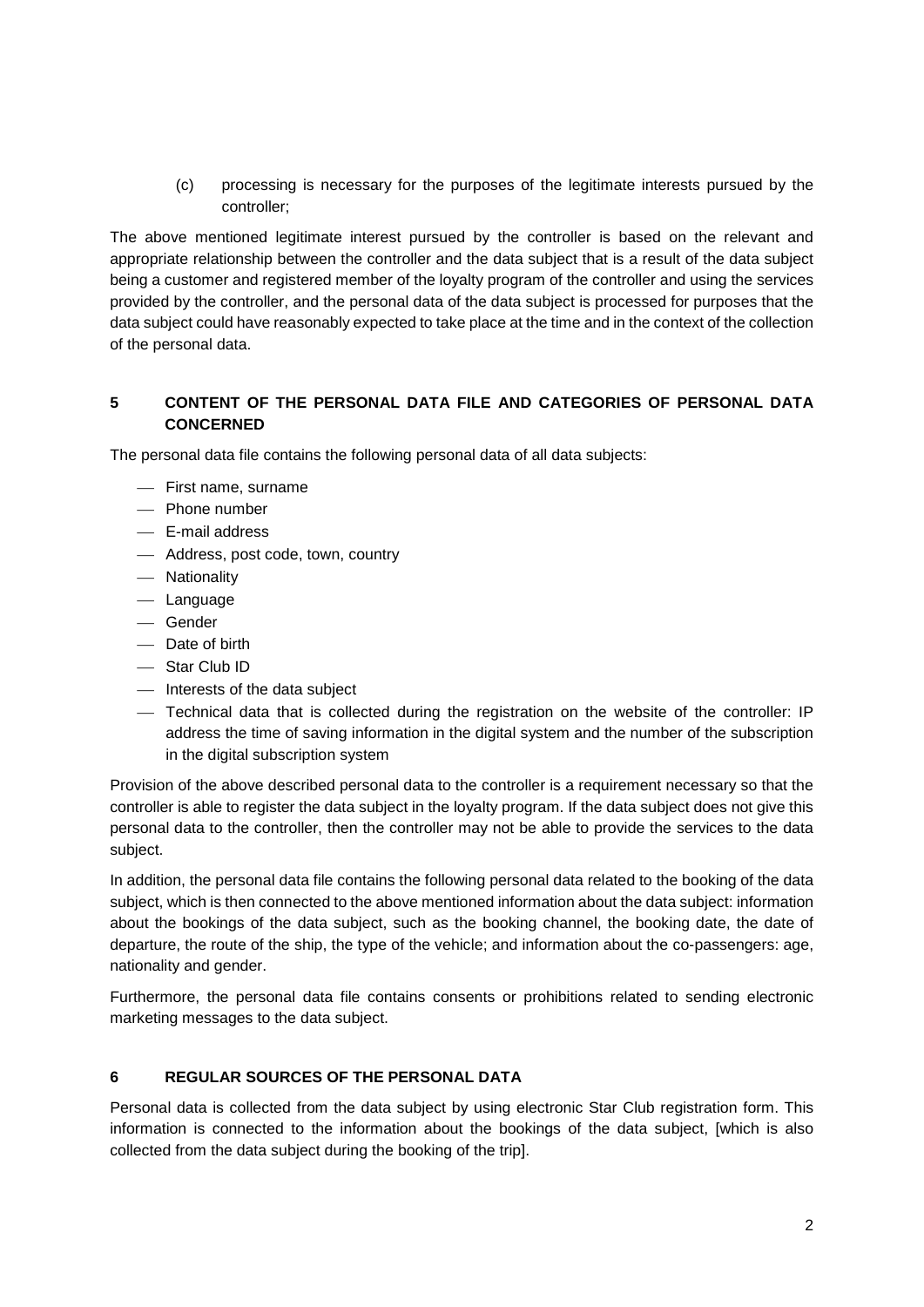## **7 STORAGE PERIOD OF THE PERSONAL DATA**

Personal data will be stored only as long as and only to the extent that is necessary in relation to the initial and compatible purposes of processing.

Personal data will be stored in accordance with the following time periods or criteria used to determine that time period:

- Basic information and contact information about the data subject will be stored 6 months;
- Any information about the bookings of the data subject will be stored 6 months;
- Any consents or prohibitions related to direct marketing will be stored 6 months;
- Technical data will be stored for one year.

In addition, the controller performs all possible reasonable measures to ensure that any inaccurate, incorrect or outdated personal data will be deleted or corrected without delay.

#### **8 THE RECIPIENTS OR CATEGORIES OF RECIPIENTS OF THE PERSONAL DATA AND THE REGULAR DISCLOSURES OF PERSONAL DATA**

The controller does not disclose personal data to any recipients.

# **9 TRANSFER OF THE PERSONAL DATA OUTSIDE THE EU OR THE EEA//TO A THIRD COUNTRY OR INTERNATIONAL ORGANISATION**

The personal data in the personal data file is not transferred outside the EU or the EEA.

#### **10 DESCRIPTION OF THE SECURITY PRINCIPLES OF THE PERSONAL DATA FILE**

#### A. Manual register

Any personal data and interests of the Star Club loyalty program members can only be accessed and viewed by a small group of Finnlines employees whose work assignments include the maintenance of the Data File of Finnlines Star Club Loyalty Program and managing customer relationships. The processing of personal data requires authentication and login to a protected computer software, and each access to the computer software leaves log information to the profile of the customer.

#### B. Data register/ADP register

The controller tries to process any personal data and interests of the Star Club loyalty program members only electronically, so that each data subject may update by separate digital form his/her personal data in the data file. Unspecified statistical data may be only accessed and processed by such persons that are responsible for customer communications.

Any materials and documents containing personal data are kept in locked rooms and spaces, to which access is limited to only named and authorized personnel.

Any databases containing personal data are on servers that are kept in locked rooms and spaces, to which to which access is limited to only authorized personnel. The servers are protected with appropriate firewalls and other technical protection measures.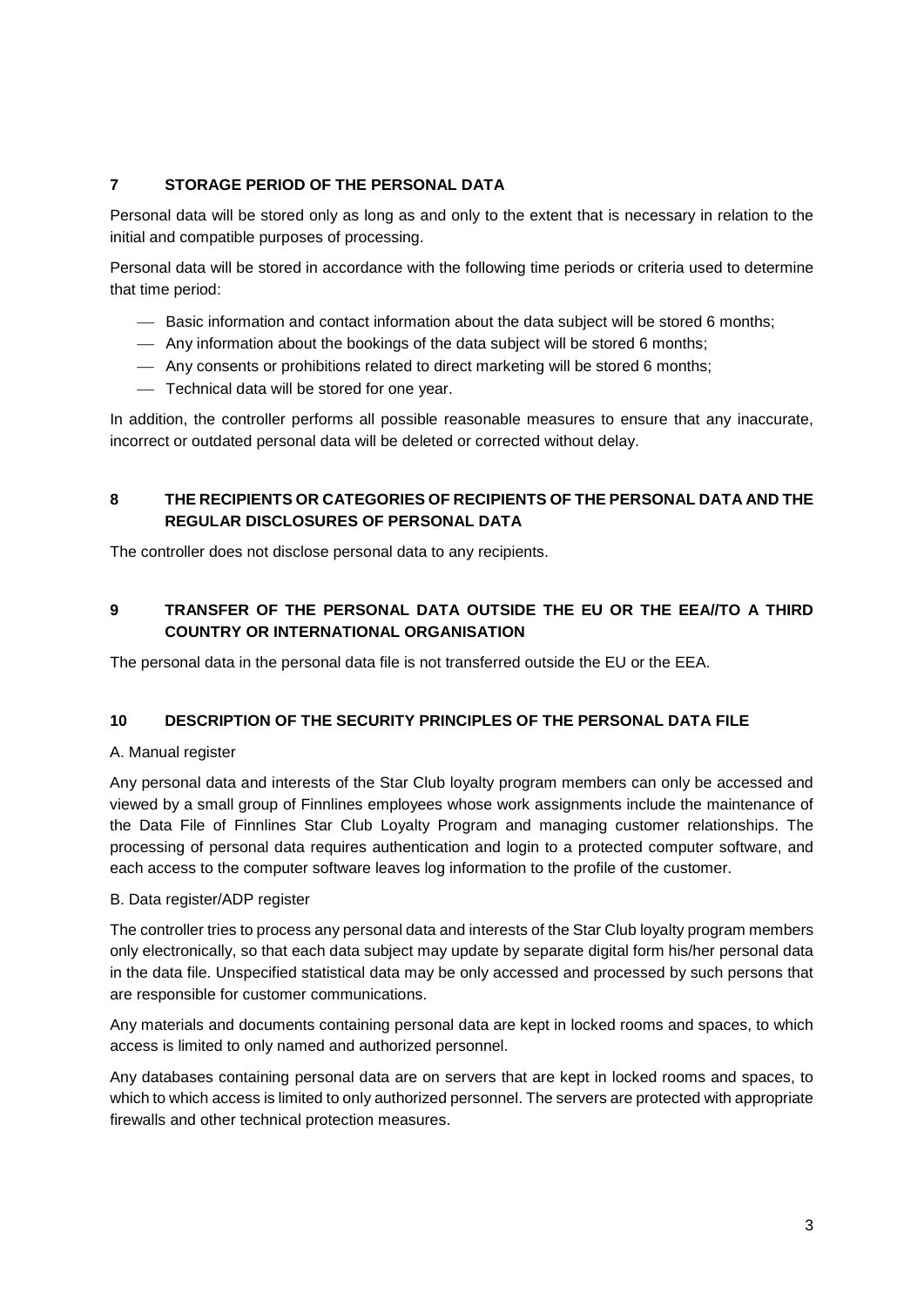Any databases and ICT systems require access by personal user logins and passwords. The controller has restricted the user logins and passwords to only necessary persons with need to legally process and access such data. In addition, the access and use of data is recorded in the log of the ICT system.

The employees and other authorized persons of the controller are bound to follow the obligation of confidentiality and to keep confidential any information related to the processing of personal data.

#### **11 RIGHTS OF THE DATA SUBJECT**

The data subject has the following rights, in accordance with the EU General Data Protection Regulation:

- (a) the right to obtain from the controller confirmation as to whether or not personal data concerning him or her are being processed, and, where that is the case, access to the personal data and the following information: (i) the purposes of the processing; (ii) the categories of personal data concerned; (iii) the recipients or categories of recipient to whom the personal data have been or will be disclosed; (iv) where possible, the envisaged period for which the personal data will be stored, or, if not possible, the criteria used to determine that period; (v) the existence of the right to request from the controller rectification or erasure of personal data or restriction of processing of personal data concerning the data subject or to object to such processing; (vi) the right to lodge a complaint with a supervisory authority; (vii) where the personal data are not collected from the data subject, any available information as to their source. This basic information (i)–(vii) is given by this document;
- (b) the right to withdraw his or her consent at any time. The withdrawal of consent shall not affect the lawfulness of processing based on consent before its withdrawal;
- (c) the right to obtain from the controller without undue delay the rectification of inaccurate personal data concerning him or her. Taking into account the purposes of the processing, the data subject shall have the right to have incomplete personal data completed, including by means of providing a supplementary statement;
- (d) the right to obtain from the controller the erasure of personal data concerning him or her without undue delay and the controller shall have the obligation to erase personal data without undue delay where one of the following grounds applies: (i) the personal data are no longer necessary in relation to the purposes for which they were collected or otherwise processed; (ii) the data subject withdraws consent on which the processing is based and where there is no other legal ground for the processing; (iii) the data subject objects to the processing on grounds relating to his or her particular situation and there are no overriding legitimate grounds for the processing, or the data subject objects to the processing of personal data concerning him or her for direct marketing purposes; (iv) the personal data have been unlawfully processed; (v) the personal data have to be erased for compliance with a legal obligation in Union or Member State law to which the controller is subject;
- (e) the right to obtain from the controller restriction of processing where one of the following applies: (i) the accuracy of the personal data is contested by the data subject, for a period enabling the controller to verify the accuracy of the personal data; (ii) the processing is unlawful and the data subject opposes the erasure of the personal data and requests the restriction of their use instead; (iii) the controller no longer needs the